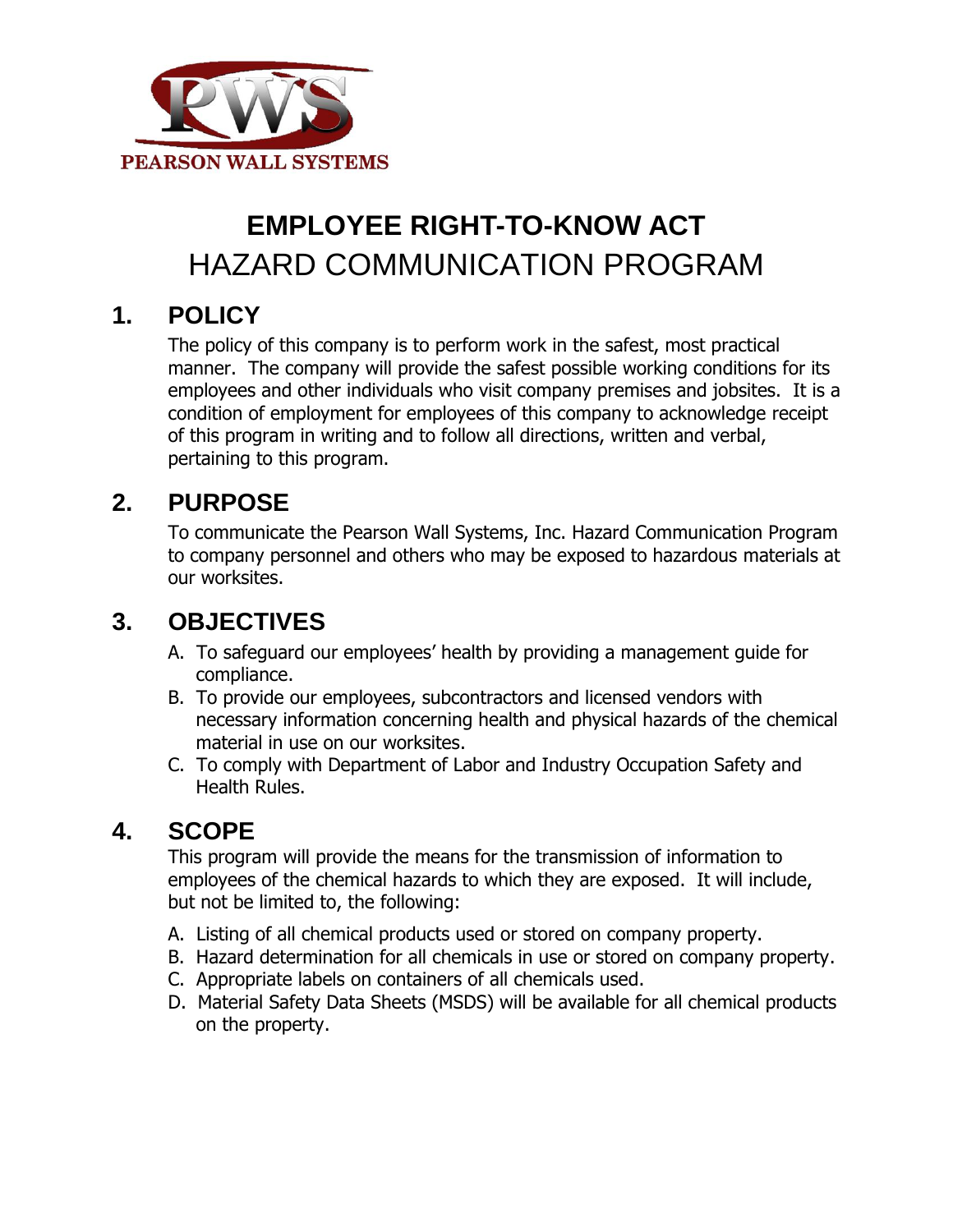

# **4. SCOPE, CONTINUED**

- E. Employees will be trained to recognize and interpret labels, warnings, colorcoding and signs affixed to containers in order to avoid and/or lessen potential hazards.
- F. Employees will be trained in the use of MSDS's, their location and availability, in order to avoid and/or lessen potential hazards.
- G. This written "Hazard Communication Program" will be available upon request to employees, their designated representatives, and emergency personnel, etc.
- H. Administrative responsibilities for this program are hereby delegated to the Safety Director, Jobsite Superintendent, and Project Manager.

# **5. CHEMICAL LISTS**

- A. A list of all chemicals used or stored on company property will be assembled, maintained and updated in a timely fashion to reflect the chemicals actually in use or stored on company property. These will be maintained in a central file at the jobsite job box.
- B. Provide procedures and policies to personnel purchasing materials to ensure compliance with current regulations. These shall include:
	- 1. A notice that purchases of a potentially hazardous material is conditional upon a receipt of the current MSDS.
	- 2. A notice that all chemicals must be properly labeled.
	- 3. A system to verify those Items 1 and 2 above has been met by Suppliers.

# **6. LABELING/PLACARDING**

#### A. Labeling

- All containers of hazardous materials, regardless of size, must be labeled.
	- 1. Original labels on containers are not to be removed.
	- 2. If a different material is placed in the container, the label must be changed to reflect its true contents.
	- 3. All labels should include the following:
		- A. Name of substance in container
		- B. Appropriate hazard warnings
		- C. Name and address of manufacturer or distributor
	- 4. All pipes and process lines whose contents and direction of flow are not obvious from the equipment served shall be appropriately labeled, such that the labels are visible at access points.
- B. Placarding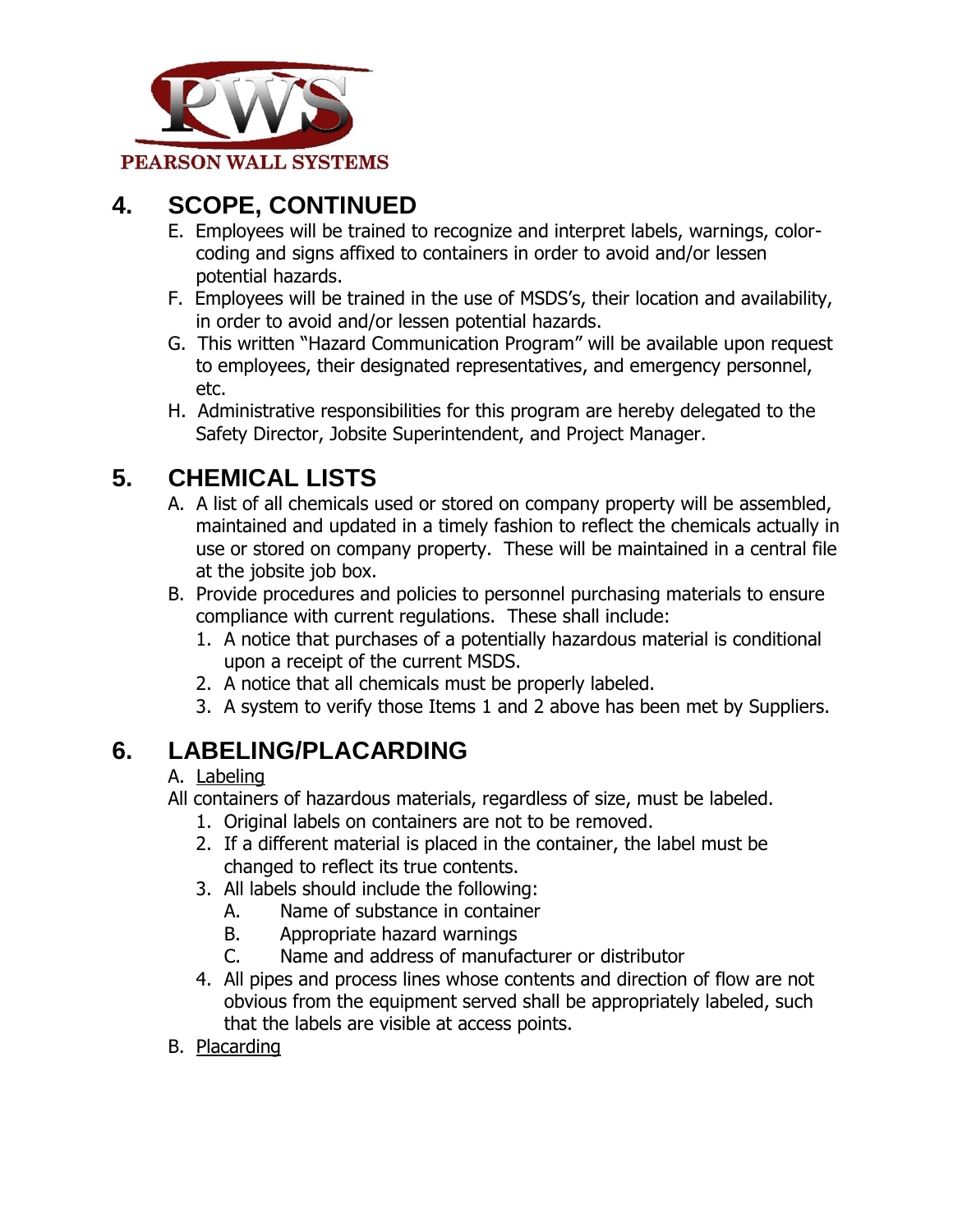

# **6. LABELING/PLACARDING, CONTINUED**

All storage areas, storage tanks of 1,000 gallons or greater, process vessels, and reactors will be appropriately placarded. The appropriate placard to be determined in cooperation with the local Fire Marshall---on buildings smaller than 5,000 square feet, the placard shall be placed the outside of the building. On buildings larger than 5,000 square feet the placard shall be within the building at appropriate areas inside.

### **7. TRAINING**

- A. General Contractors will:
	- 1. Obtain all Data Sheets of products on hand; have a copy of appropriate ones on the jobsite.
	- 2. Train all employees who routinely use said products.
	- 3. Have employees sign prepared statements that they were informed of the potential health hazards.
	- 4. READ AND EXPLAIN the Data Sheet information to affected personnel.
- B. Subcontractors will:
	- 1. Provide training for their employees and others affected.
	- 2. Submit current Material Safety Data Sheets and a list of individuals trained.
- C. All Jobsite contractors will:

Train persons, employees, or employees of other contractors who will routinely be exposed because of their use of hazardous material. For example, if Subcontractor #1 is using a hazardous material which affects the employees of Subcontractor #2, then Subcontractor #1 shall be responsible for related training of their own employees and the employees of Subcontractor #2.

- 1. Train employees routinely exposed to hazardous material through use, handling, or transportation.
- 2. Provide orientation training for all employees who are newly hired, assigned, or transferred where they will be routinely exposed to hazardous materials.
- D. Training Components
	- 1. Explanation of Right-To-Know Law
		- A. Employee rights and responsibilities
	- 2. Introduction to the written Hazard Communication Program
	- 3. Hazard Determination
	- 4. Availability and interpretation of MSDS's.